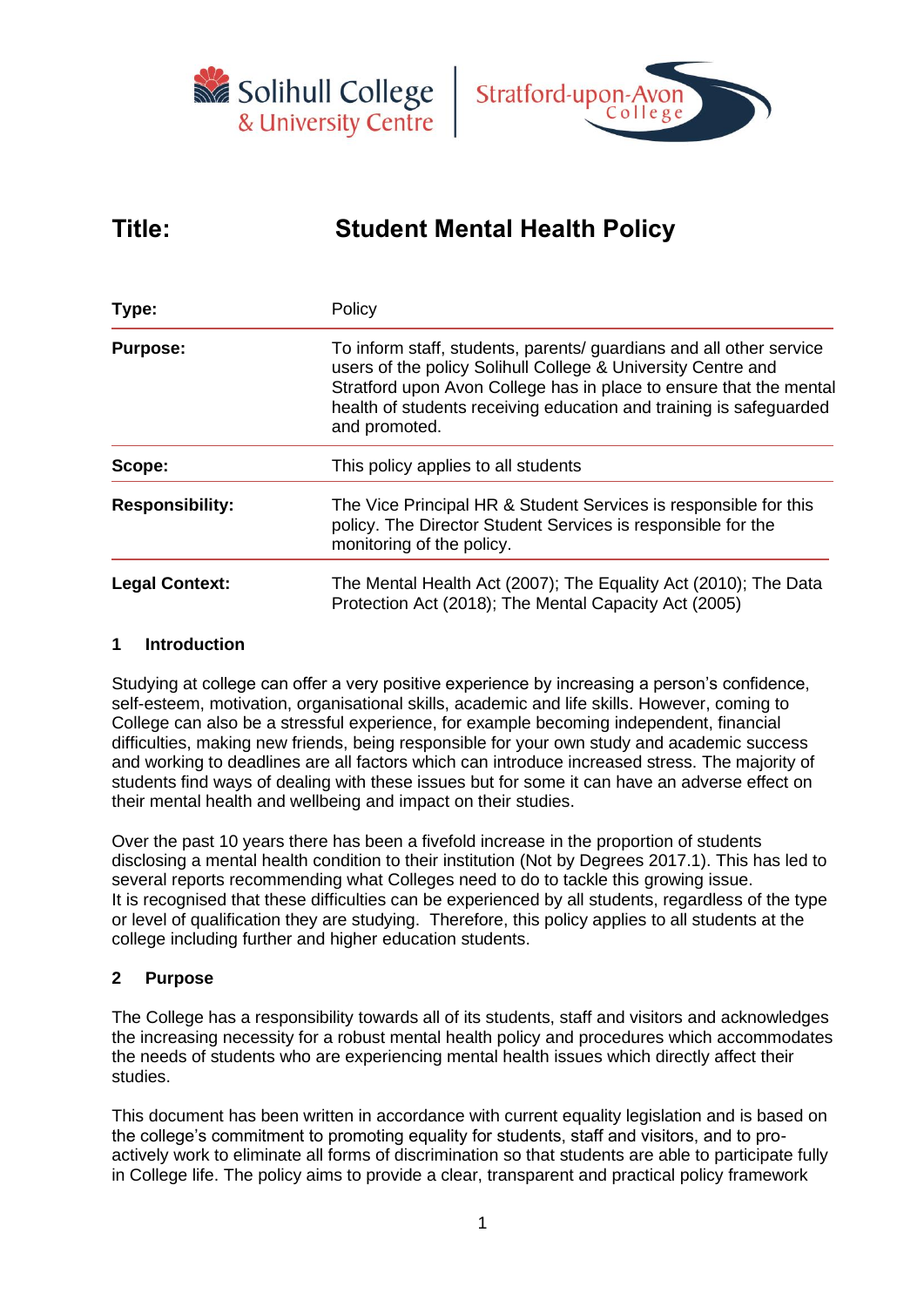relating to student mental health issues and a basis for a consistent approach throughout the College to the way that these students' needs are responded to.

## **3 Context**

This policy is based on several government initiatives in the field of mental health (e.g. National Service Framework for Mental Health) which apply to the whole of society, of which the student body and staff at Solihull College form a part. It takes account of recommendations found in the 2016 HEPI Report and the 2017 'Not by degrees' Report. There are also a number of specific regulatory and legal requirements which apply in the context of students with mental health difficulties, notably:

## **3.1 The Mental Health Act (2007)**

This Act describes how an individual who is experiencing mental health difficulties should be treated, when a person is detained in hospital and their rights. It recognises that unless a person has been sectioned under the Mental Health Act, those experiencing difficulties have the same rights and responsibilities as other people.

## **3.2 The Equality Act (2010)**

This Act replaced the Disability Discrimination Act (DDA 2005) and the SENDA Act (2001). The Equality Act includes on-going mental health difficulties within its definition of disability and as such places a duty on Employers and Education providers: not to discriminate, and to make reasonable adjustments for people with mental health difficulties. It also places on institutions an 'Anticipatory Duty' which requires that general support systems are in place for all students with a mental health difficulty.

## **3.3 Data Protection Act (2018)**

This identifies how student information is gathered, used and shared in response to the concerns of the student's mental health.

## **3.4 The Mental Capacity Act (2005)**

Founded on the principle that every adult has the right to make his or her own decisions and must be assumed to have capacity to make those decisions unless it is proved otherwise and that any decisions made on behalf of a person who lacks capacity must be made in their best interests.

## **3.5 The Human Rights Act (2000)**

The Duty and Standards of Care as defined by AMOSSHE (2001:4-6): The Race Relations Amendment Act 2000: and The Health and Safety legislation.

## **4 Definitions**

The term 'mental health' describes a sense of well-being; the capacity to live in a resourceful and fulfilling manner and having the resilience to deal with the obstacles that life presents.

For the purpose of these procedures the term 'mental health difficulties' refers to:

• Temporary debilitating mental health conditions or reactions which impact on a student's ability to fulfil their academic potential.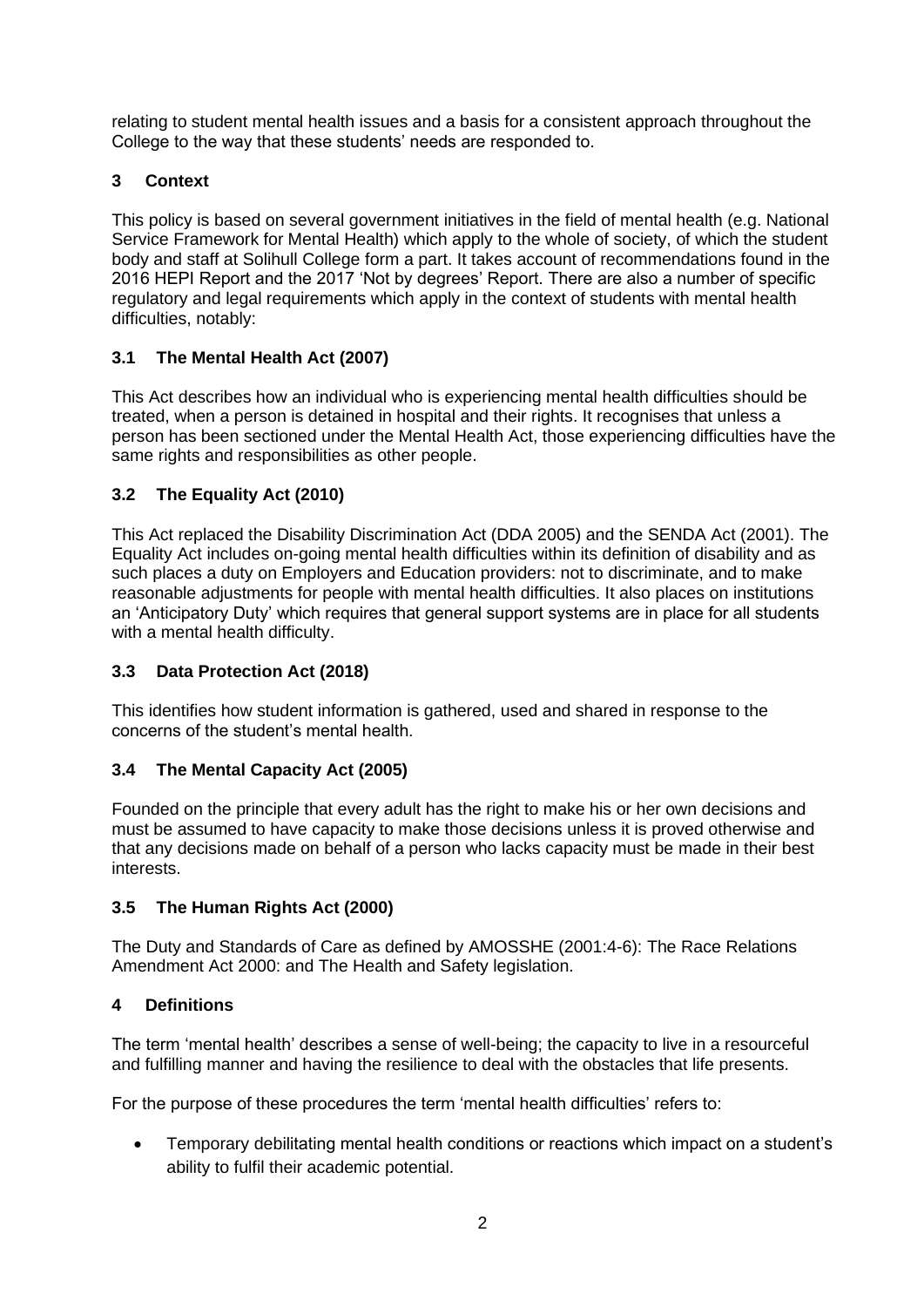- Emerging mental health problems which may develop into conditions which require ongoing support or intervention.
- Severe or enduring mental ill health, which may be classified as a disability under Disability Legislation.

There are a range of conditions which come under the umbrella term 'mental health difficulties', including anxiety, depression, eating disorders, self-harm, bipolar mood disorder, psychosis, obsessive compulsive disorder and others as diagnosed by a relevant medical practitioner.

## **5 Statement of Intent**

The College seeks to provide holistic support to all our students in a way which reflects our values. In order to help support the mental health of its students the College is committed to providing:

- A supportive and non-discriminatory environment for all students
- A co-ordinated approach to training and raising awareness
- Effective and continuous liaison with external agencies
- Continuing development of policy and provision
- Effective and collaborative working with students and staff
- A co-ordinated approach to the support of students in the management of their studies throughout their time at college, from admission, during their course to the time they leave. This includes the development of procedures for the effective management of problems which may arise.

## **6 Responsibilities**

## **6.1 Overall responsibility for the policy**

Overall responsibility for this policy and for ensuring that the College complies with relevant legislation lies with the Vice Principal HR & Student Services who will ensure that this policy is kept under review and updated as necessary and that appropriate training is made available to staff on recognising and dealing with students experiencing mental health difficulties.

## **6.2 The Mental Health Lead and Director of Student Services will:**

Take a leadership role in ensuring compliance with the policy within their operational areas and ensure that all staff are made aware of the terms of this policy and their responsibilities arising under it.

#### **6.3 Mental Health Champions**

The college has selected and trained 16 Mental Health Champions from various departments across Blossomfield Campus with a view to upskill staff at other campuses in subsequent years.

The Mental Health Champion's role is to tend to students with mental health issues who are in immediate crisis and/or experiencing low mood. Their duty will be to assess the situation and signpost to internal student support services and/or external support services.

The Mental Health Champion's role is designed to create a whole college approach to helping vulnerable students. It also gives staff the opportunity for professional development.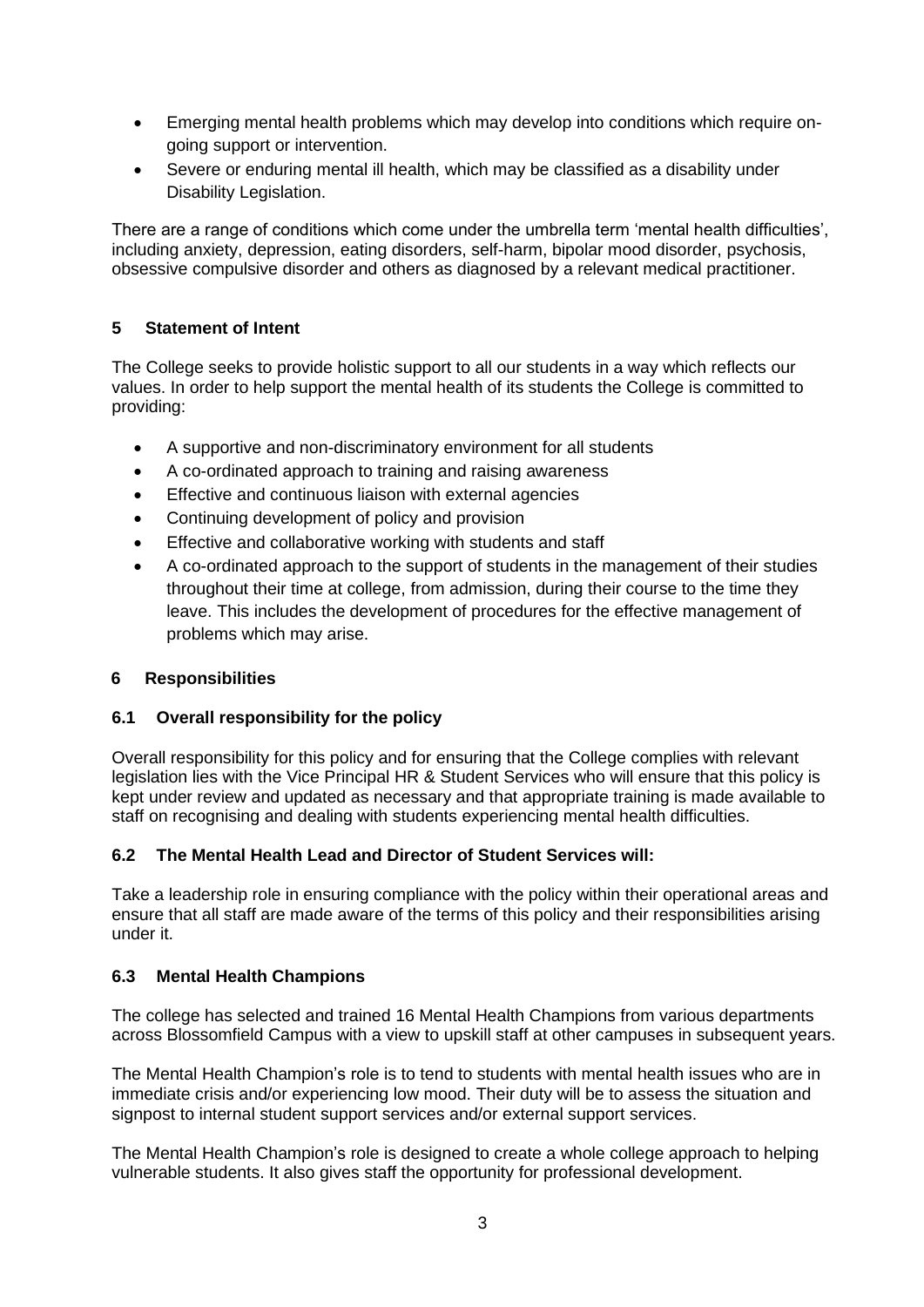## **6.4 Responsibilities of Staff**

The College expects staff to:

- Uphold confidentiality and to make appropriate decisions about disclosure where necessary. If information is provided that suggests that the individual or someone else is at serious and imminent risk of harm, then staff members should follow the College's Safeguarding procedures.
- Develop the skills and knowledge necessary to recognise where professional boundaries lie and to make appropriate referrals.
- Review their own practice, and where applicable, those that report to them, to actively promote equality and to eliminate any form of discrimination against people experiencing mental health difficulties.
- Where an inclusive approach is not possible, to make reasonable adjustments to minimise barriers to participation and academic success.
- Treat each student as an individual.
- Support students managing mental health difficulties to enable them to participate fully and successfully by adhering to Fitness To Study policies and procedures.
- Work towards the maintenance of an open, inclusive and a non-stigmatising community.
- Use internal and external relevant support services.

# **6.5 Responsibilities of Students**

We encourage students to:

- Take reasonable steps to maintain their physical and mental health. However, if they are feeling concerned about their mental health we would encourage them to discuss this with student support staff as soon as possible.
- Work towards the maintenance of an open, inclusive and non-stigmatising community within the College.
- Treat each other as an individual.
- Make suggestions on College procedures through the Student Voice process.
- Use the Suggestions Box and the Feeling Unsafe dashboard, which can be found on the Student Hub.

# **7 Student Support Staff**

Student Support staff and Mental Health Champions will usually take the lead role in initially coordinating the Colleges support of students with mental health difficulties. The Student Support Staff will work closely with the Mental Health Lead, Counsellors, colleagues and external services as necessary and as agreed with the student.

The Mental Health Lead can:

• Offer advice and guidance on study related difficulties to students or prospective students declaring on-going mental health difficulties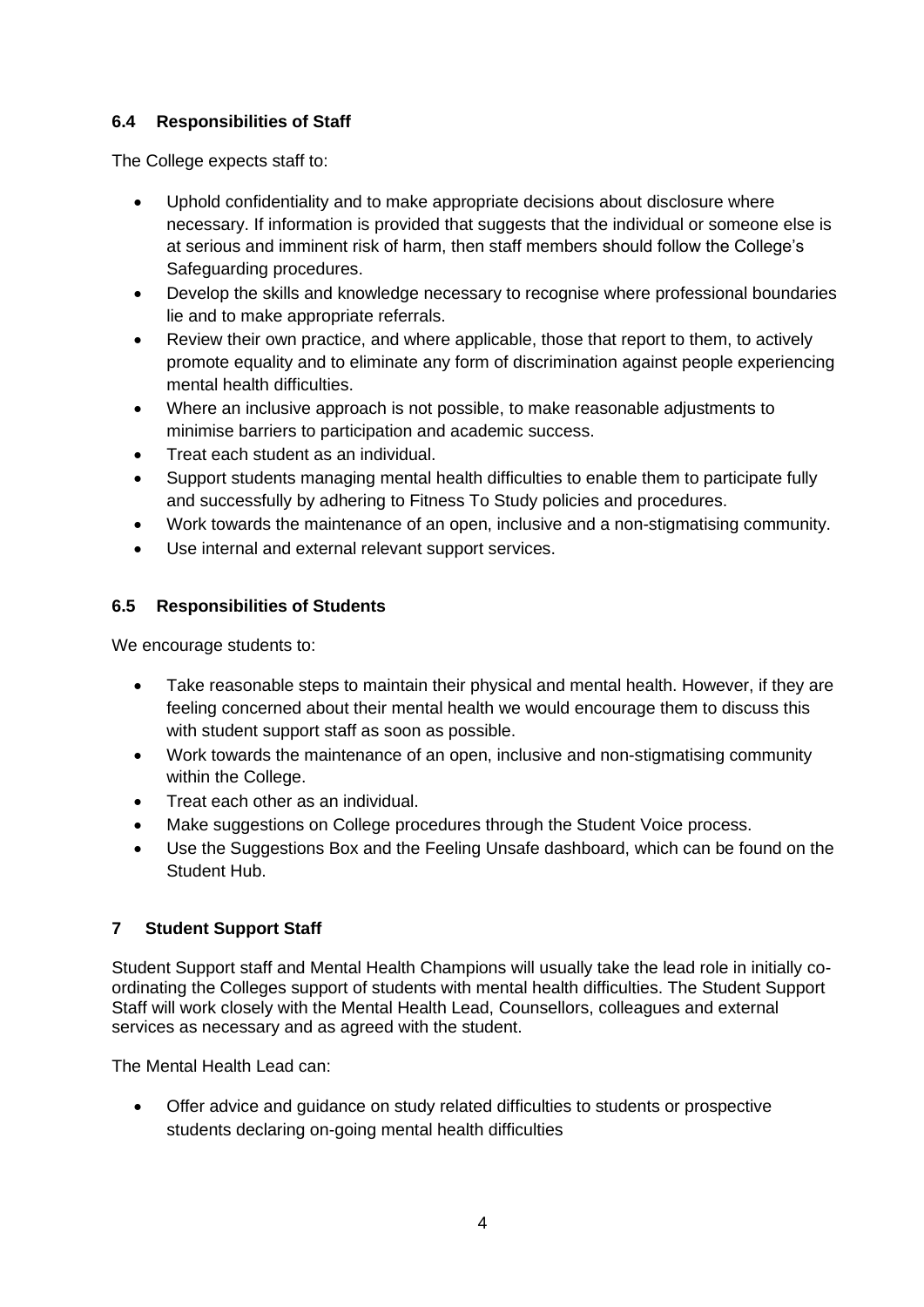- Offer advice to College staff on supporting students with long-term mental health difficulties and inclusive approaches or making reasonable adjustments within the academic environment where appropriate.
- Work towards improving the provision of support for students with on-going mental health difficulties.
- Offer advice about appropriate external services available.
- Work together with Caring Services Team as part of the Triage process to develop appropriate procedures and infrastructure to enhance support for students experiencing mental health difficulties.
- Work together with Human Resources to ensure effective support for staff who are impacted by others with mental health difficulties.
- Manage and evaluate the Mental Health Champions and offer relevant professional development.
- Develop the College and University Mental Health Action Plan and to work towards the targets agreed.
- Co-ordinate the review of the mental health policy on a regular basis.
- Work with external agencies and wider NHS services to develop effective services for students with mental health difficulties.

Whilst the Mental Health Lead, Counsellors and other members of Student Support staff may have a key role in supporting students with mental health difficulties, the College recognises that external agencies such as the NHS services have a duty to carry out assessment and treatment of serious mental health difficulties or emergencies.

## **8 Fitness to Study**

The College seeks to provide a safe and comfortable learning environment where students are able to study and perform to the best of their ability and reach their full potential. The College will support students and make reasonable adjustments to help them reach the appropriate standards for success in their studies and on their placements.

However, the College also needs to respond appropriately to situations where signs of ill health (including mental health difficulties, psychological, physical, personality or emotional disorders) are having a serious impact on the functioning of individual students or the wellbeing of others around them. If you perceive there may be a risk when speaking to a student please consider the following:

- Will this person be at increased risk of harm to themselves or others if they engage in or continue a programme of academic activity?
- Will this person be at increased risk of harm to themselves or others if they intend to start or complete a placement for their course?

Where these circumstances arise, the question of fitness to study or practice will be considered in line with the Fitness to Study Policy. This can be found on the Intranet:

[https://studentssolihullac.sharepoint.com/:w:/r/sites/intranet/Shared%20Documents/Staff/Forms,](https://studentssolihullac.sharepoint.com/:w:/r/sites/intranet/Shared%20Documents/Staff/Forms,%20Files,%20Policies%20and%20Procedures/Student%20Services/Fitness%20To%20Study%20Policy%20and%20Procedures.docx?d=wb9f7156d5e464b1b9b669110ea7613fd&csf=1&e=tfFw3s) [%20Files,%20Policies%20and%20Procedures/Student%20Services/Fitness%20To%20Study%2](https://studentssolihullac.sharepoint.com/:w:/r/sites/intranet/Shared%20Documents/Staff/Forms,%20Files,%20Policies%20and%20Procedures/Student%20Services/Fitness%20To%20Study%20Policy%20and%20Procedures.docx?d=wb9f7156d5e464b1b9b669110ea7613fd&csf=1&e=tfFw3s) [0Policy%20and%20Procedures.docx?d=wb9f7156d5e464b1b9b669110ea7613fd&csf=1&e=tfFw](https://studentssolihullac.sharepoint.com/:w:/r/sites/intranet/Shared%20Documents/Staff/Forms,%20Files,%20Policies%20and%20Procedures/Student%20Services/Fitness%20To%20Study%20Policy%20and%20Procedures.docx?d=wb9f7156d5e464b1b9b669110ea7613fd&csf=1&e=tfFw3s) [3s](https://studentssolihullac.sharepoint.com/:w:/r/sites/intranet/Shared%20Documents/Staff/Forms,%20Files,%20Policies%20and%20Procedures/Student%20Services/Fitness%20To%20Study%20Policy%20and%20Procedures.docx?d=wb9f7156d5e464b1b9b669110ea7613fd&csf=1&e=tfFw3s)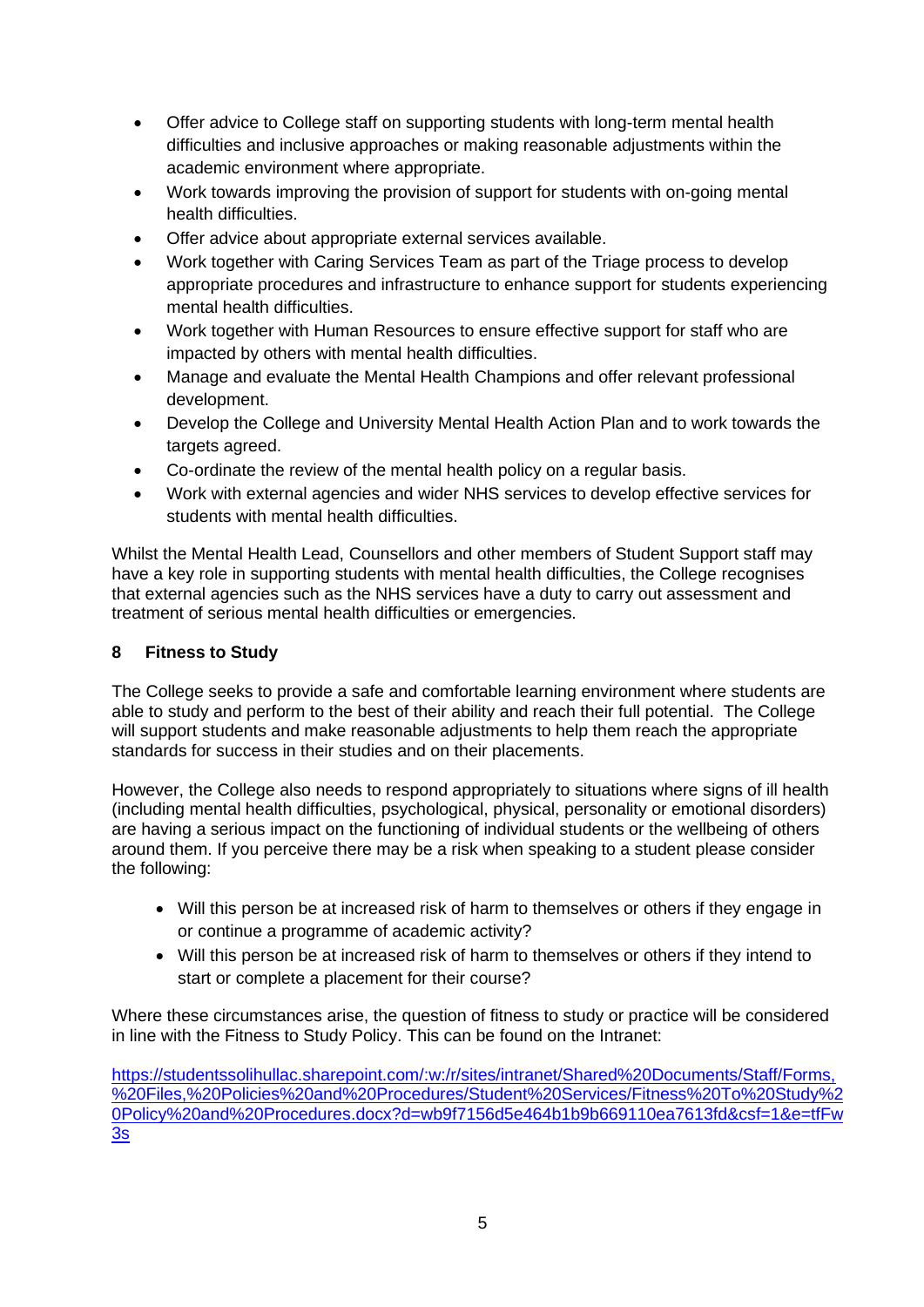#### **9 Promotion and Awareness**

The College will seek to promote mental wellbeing and mental health awareness through a range of activities, which may include:

- The availability of self-help guides on a variety of mental health issues available to all students and staff.
- The promotion of wellbeing issues such as healthy eating, exercise and lifestyle.
- Using of a wide range of media to publicise information about mental health, external services, student regulations, websites and targeted campaigns.
- Displays and information on mental health awareness and services that are available throughout the College and on internationally recognised mental health days such as Mental Health Awareness week and World Mental Health Day.
- Developing awareness of mental health support services at the College to external agencies such as G.P's, Mental Health Teams and Social Services.

#### **10 Training & Awareness**

The 2016 HEPI Report on mental health recommended that educational institutions should provide materials and training on student mental health. College staff has the opportunity to attend Online Mental Health Awareness Training offered by EduCare.

The college will be selecting and training another cohort of Mental Health Champions at Woodlands and Stratford-Upon-Avon Campus in subsequent years.

Frontline staff at Blossomfield and Woodlands Campus have been offered training on Suicide Prevention delivered by Papyrus. Staff supporting students at Stratford-Upon-Avon Campus have also engaged in training on student mental health issues such as Self-Harm and Eating Disorders via Coventry and Warwickshire Partnership Trust.

Students have been encouraged to attend various workshops on student mental health and emotional wellbeing delivered in collaboration with external partnership organisations including Kooth, Solihull Samaritans and Springfield Mind.

Documents on the awareness and management of student mental health for staff and students has been developed and uploaded onto the relevant hubs. These resources act as a guide for staff and students and includes information on understanding mental health difficulties, recognising vulnerable students and provides advice on assessment and triage.

Information on the remits of the Mental Health and Counselling Service have been outlined in the form of an easy to read booklet. This resource helps staff and students understand access to the services as well as the service's limitations.

The Mental Health Lead can offer more bespoke training on request to staff for students. The Mental Health Lead also offers wellbeing workshops and sessions to students via the curriculum on request from course lecturers and programme leaders.

#### **11 Data Protection and Confidentiality**

The College acknowledges that as a result of implementing this policy it will receive personal data of a confidential and sensitive nature and shall ensure that all such data is handled, processed and stored in accordance with the Data Protection Act 2018. Sensitive personal data and confidential information will only be disclosed to third parties with the express, informed consent of the student. However, there may be occasions where The College is obliged to